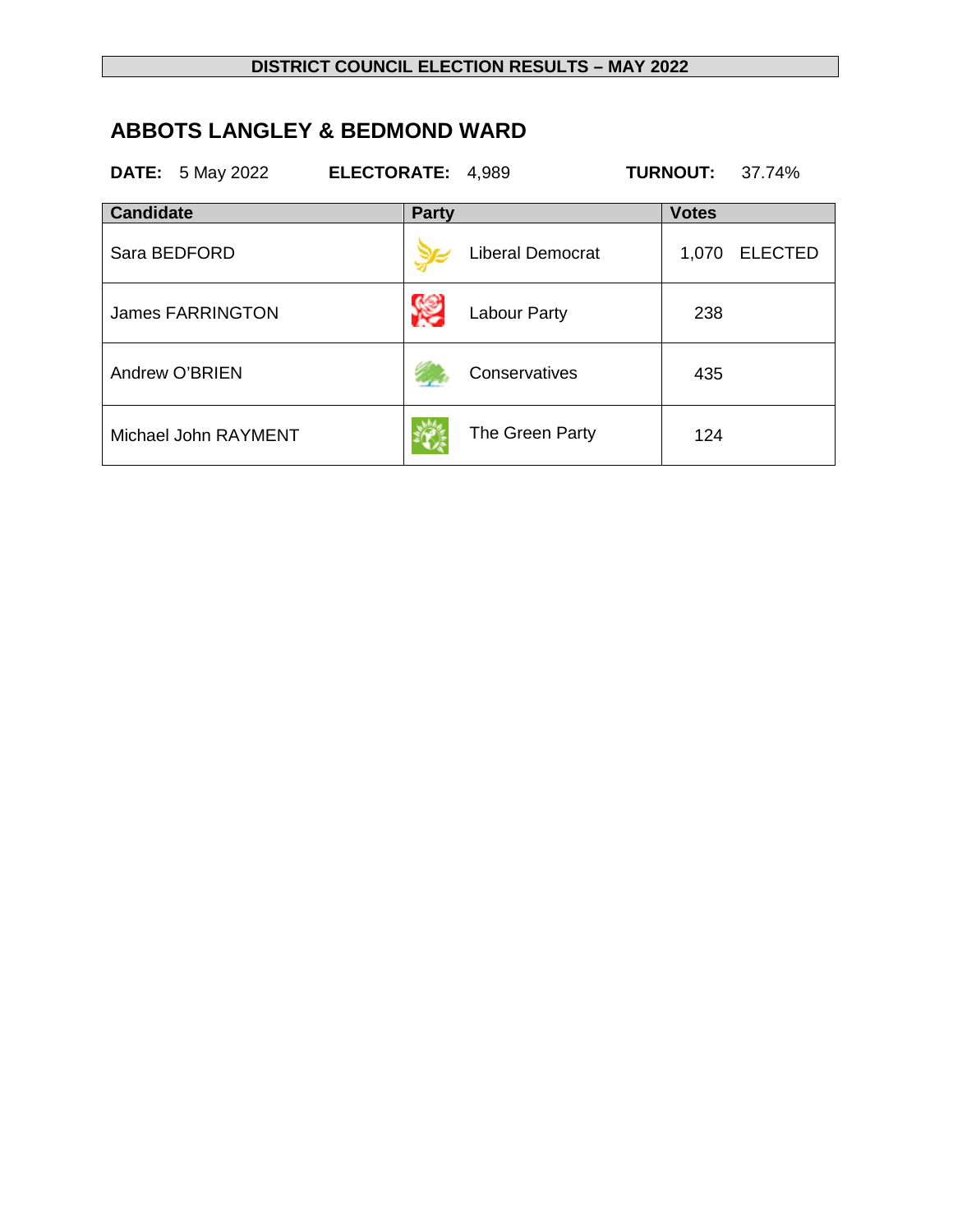#### **DISTRICT COUNCIL ELECTION RESULTS – MAY 2022**

## **CARPENDERS PARK WARD**

|                      | <b>DATE:</b> 5 May 2022       | ELECTORATE: 5,285 |              |                                   | <b>TURNOUT:</b> | 33.19%         |
|----------------------|-------------------------------|-------------------|--------------|-----------------------------------|-----------------|----------------|
| <b>Candidate</b>     |                               |                   | <b>Party</b> |                                   | <b>Votes</b>    |                |
| <b>Rue GREWAL</b>    |                               |                   |              | <b>Conservative Party</b>         | 870             | <b>ELECTED</b> |
|                      | <b>Christopher James RICE</b> |                   |              | <b>Liberal Democrats</b>          | 312             |                |
|                      | <b>Kelsey Lewis TREVETT</b>   |                   |              | The Green Party                   | 84              |                |
|                      | Kajalbala USADADIYA           |                   |              | UK VOICE safer and<br>stronger UK | 66              |                |
| <b>William WAITE</b> |                               |                   |              | <b>Labour Party</b>               | 410             |                |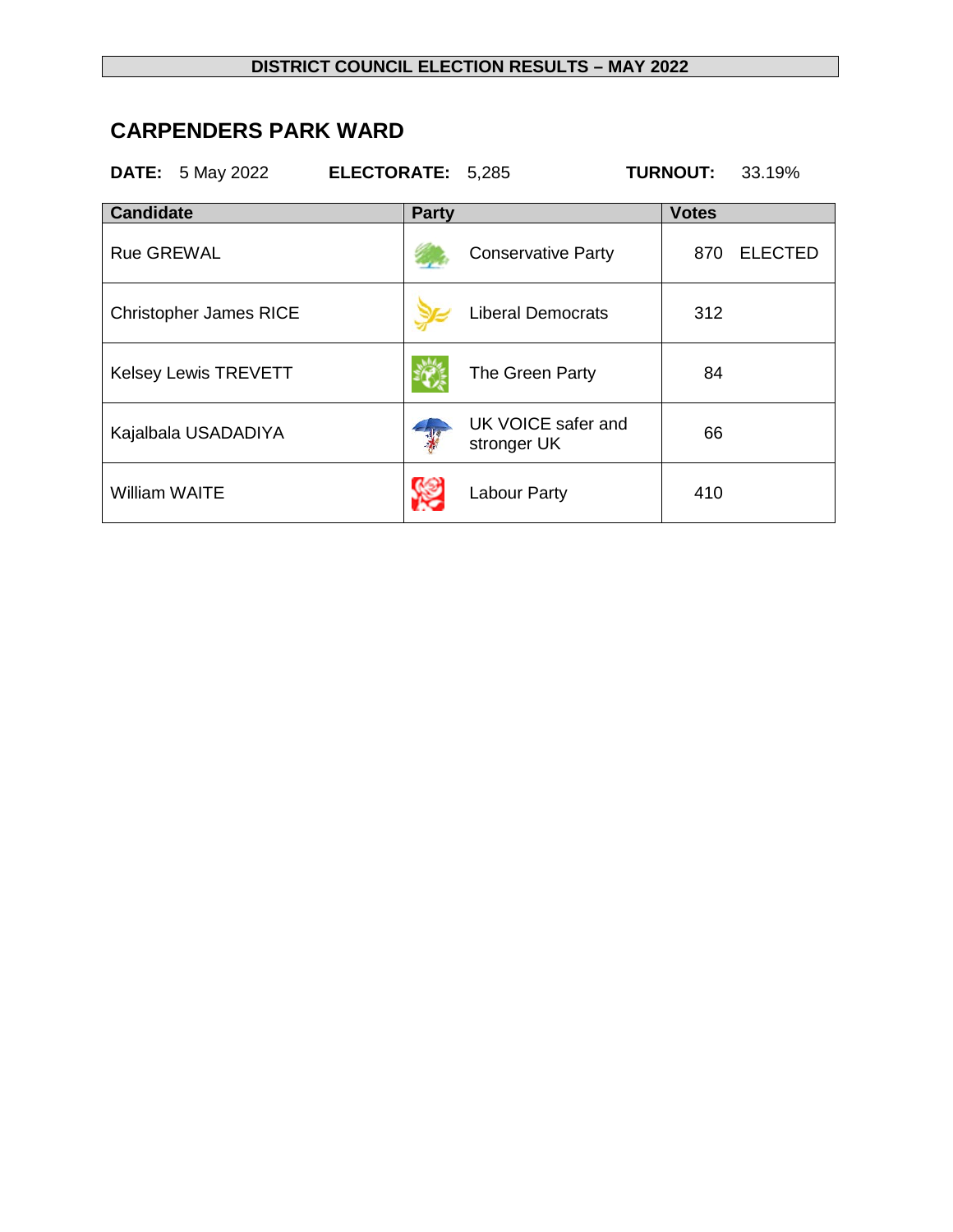# **CHORLEYWOOD NORTH & SARRATT WARD**

|                  | <b>DATE:</b> 5 May 2022 | ELECTORATE: 5,721 |              |                           | <b>TURNOUT:</b> | 35.08%        |
|------------------|-------------------------|-------------------|--------------|---------------------------|-----------------|---------------|
| <b>Candidate</b> |                         |                   | <b>Party</b> |                           | <b>Votes</b>    |               |
|                  | Margaret GALLAGHER      |                   |              | <b>Labour Party</b>       | 110             |               |
| Philip HEARN     |                         |                   |              | <b>Conservative Party</b> |                 | 1,112 ELECTED |
| Peter LOADER     |                         |                   |              | The Green Party           | 131             |               |
| Louise PRICE     |                         |                   |              | <b>Liberal Democrats</b>  | 649             |               |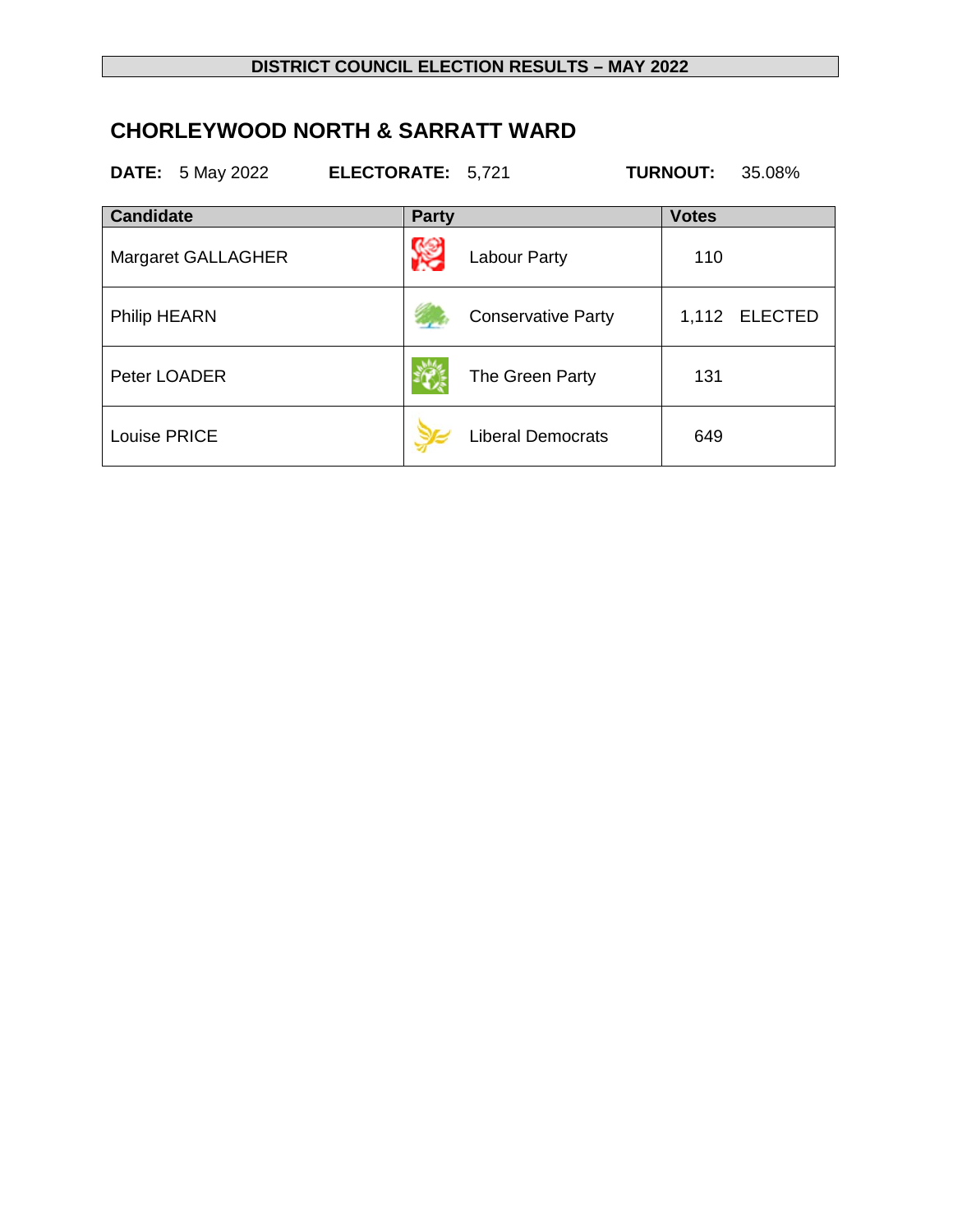# **CHORLEYWOOD SOUTH & MAPLE CROSS WARD**

|                  | <b>DATE:</b> 5 May 2022 | ELECTORATE: 5,802 |                           | <b>TURNOUT:</b> | 40.50%         |
|------------------|-------------------------|-------------------|---------------------------|-----------------|----------------|
| <b>Candidate</b> |                         | <b>Party</b>      |                           | <b>Votes</b>    |                |
| Zenab HEARN      |                         |                   | <b>Conservative Party</b> | 755             |                |
| lan RODEN        |                         |                   | Labour Party              | 159             |                |
|                  | Roger John STAFFORD     |                   | The Green Party           | 176             |                |
|                  | Martin John TREVETT     |                   | <b>Liberal Democrats</b>  | 1,251           | <b>ELECTED</b> |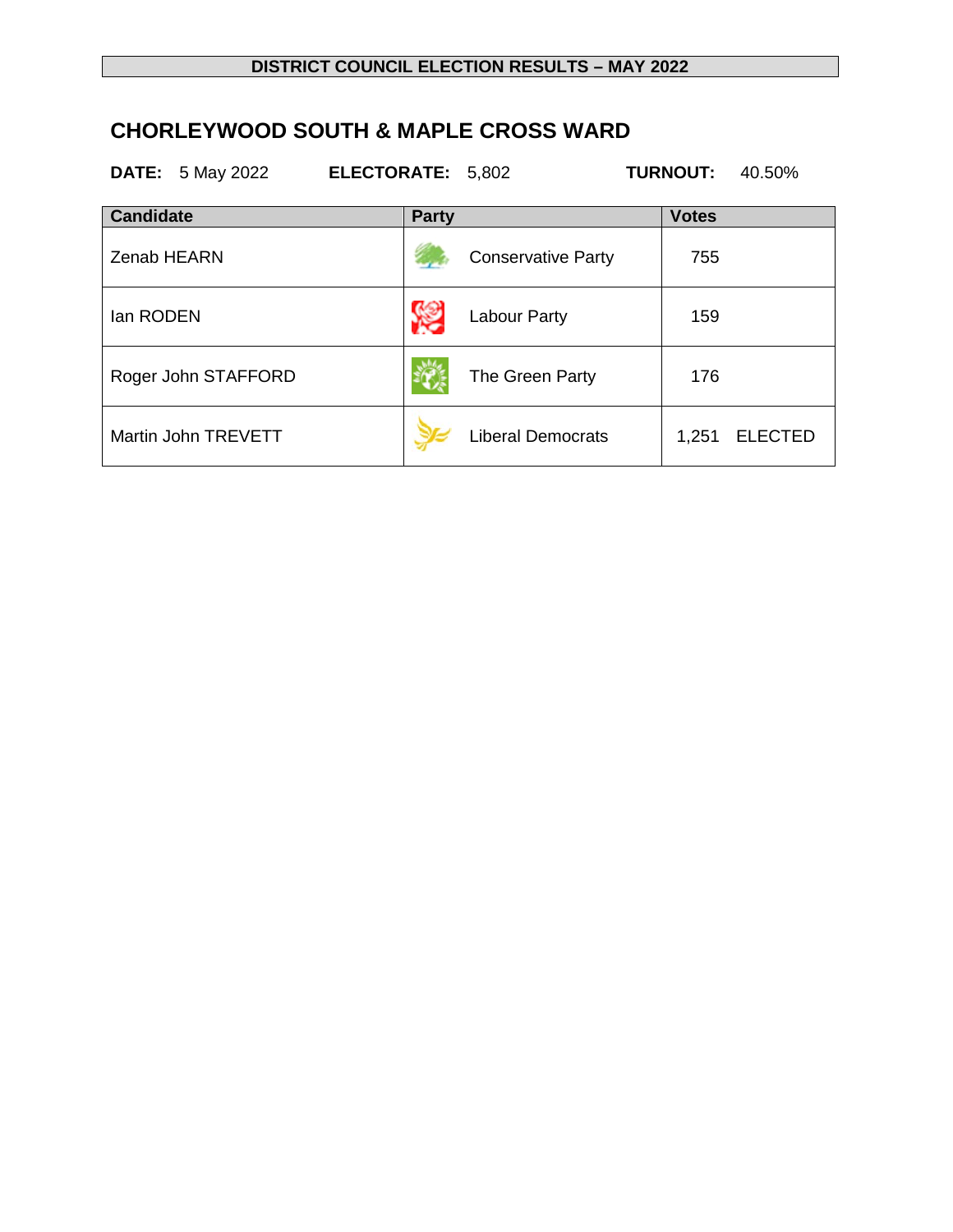#### **DICKINSONS WARD**

|                  | <b>DATE:</b> 5 May 2022 | ELECTORATE: 5,049 |                           | <b>TURNOUT:</b> | 49.02%         |
|------------------|-------------------------|-------------------|---------------------------|-----------------|----------------|
| <b>Candidate</b> |                         | <b>Party</b>      |                           | <b>Votes</b>    |                |
| Sam BENSON       |                         |                   | <b>Conservative Party</b> | 215             |                |
|                  | Margaret HOFMAN         |                   | <b>Liberal Democrats</b>  | 1,057           |                |
|                  | <b>Chris MITCHELL</b>   |                   | The Green Party           | 1,128           | <b>ELECTED</b> |
|                  | Jeni SWIFT GILLETT      |                   | Labour Party              | 69              |                |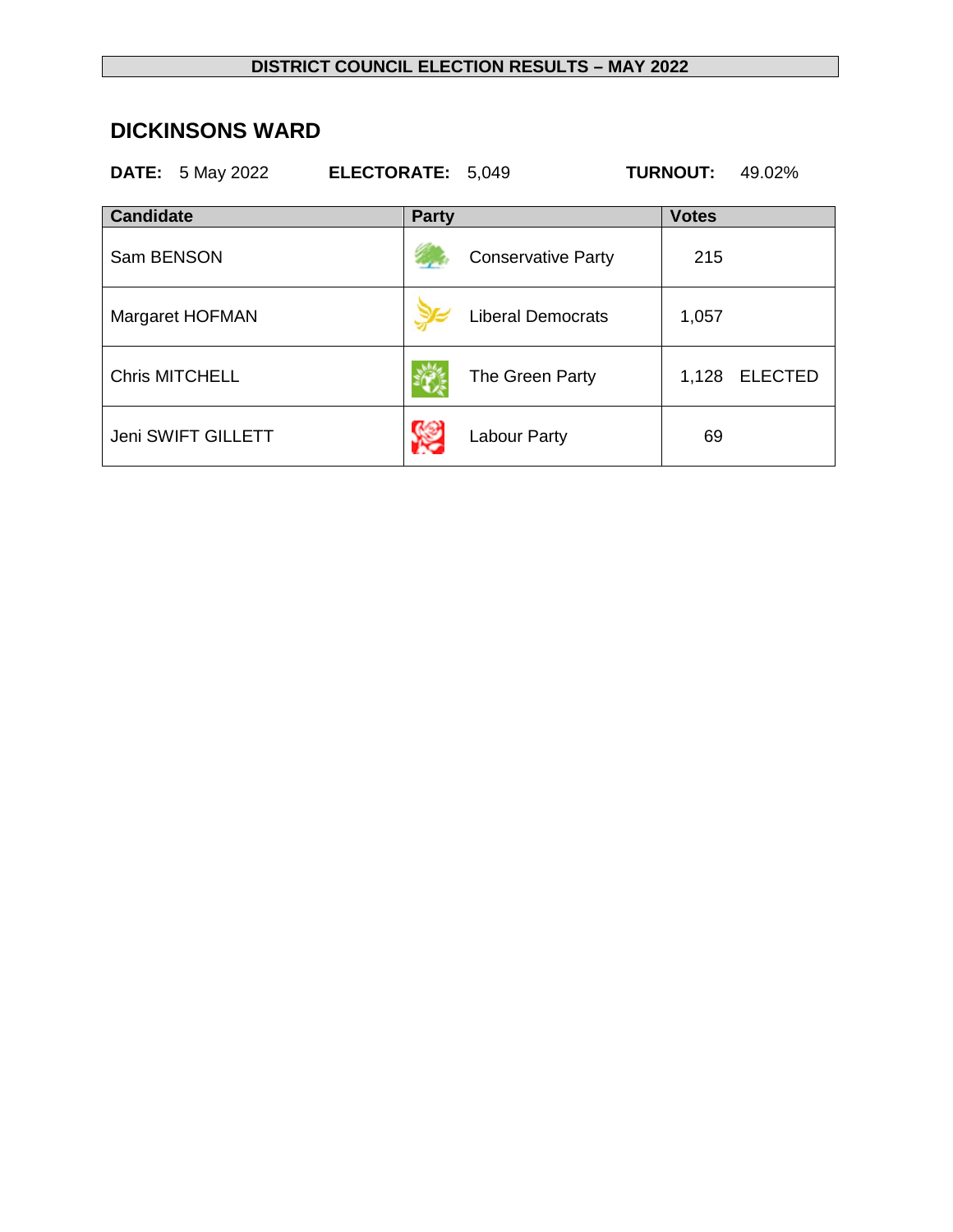### **DURRANTS WARD**

|                    | <b>DATE:</b> 5 May 2022 | ELECTORATE: 4,987 |                                              | <b>TURNOUT:</b> | 41.27%         |
|--------------------|-------------------------|-------------------|----------------------------------------------|-----------------|----------------|
| <b>Candidate</b>   |                         | <b>Party</b>      |                                              | <b>Votes</b>    |                |
|                    | <b>Rupert BARNES</b>    |                   | <b>Conservative Party</b>                    | 381             |                |
| <b>Steve DRURY</b> |                         |                   | <b>Liberal Democrats</b>                     | 1,316           | <b>ELECTED</b> |
|                    | <b>Andrew GALLAGHER</b> |                   | Green Party - Save Our<br><b>Green Space</b> | 220             |                |
| John GRILLO        |                         |                   | Labour Party                                 | 131             |                |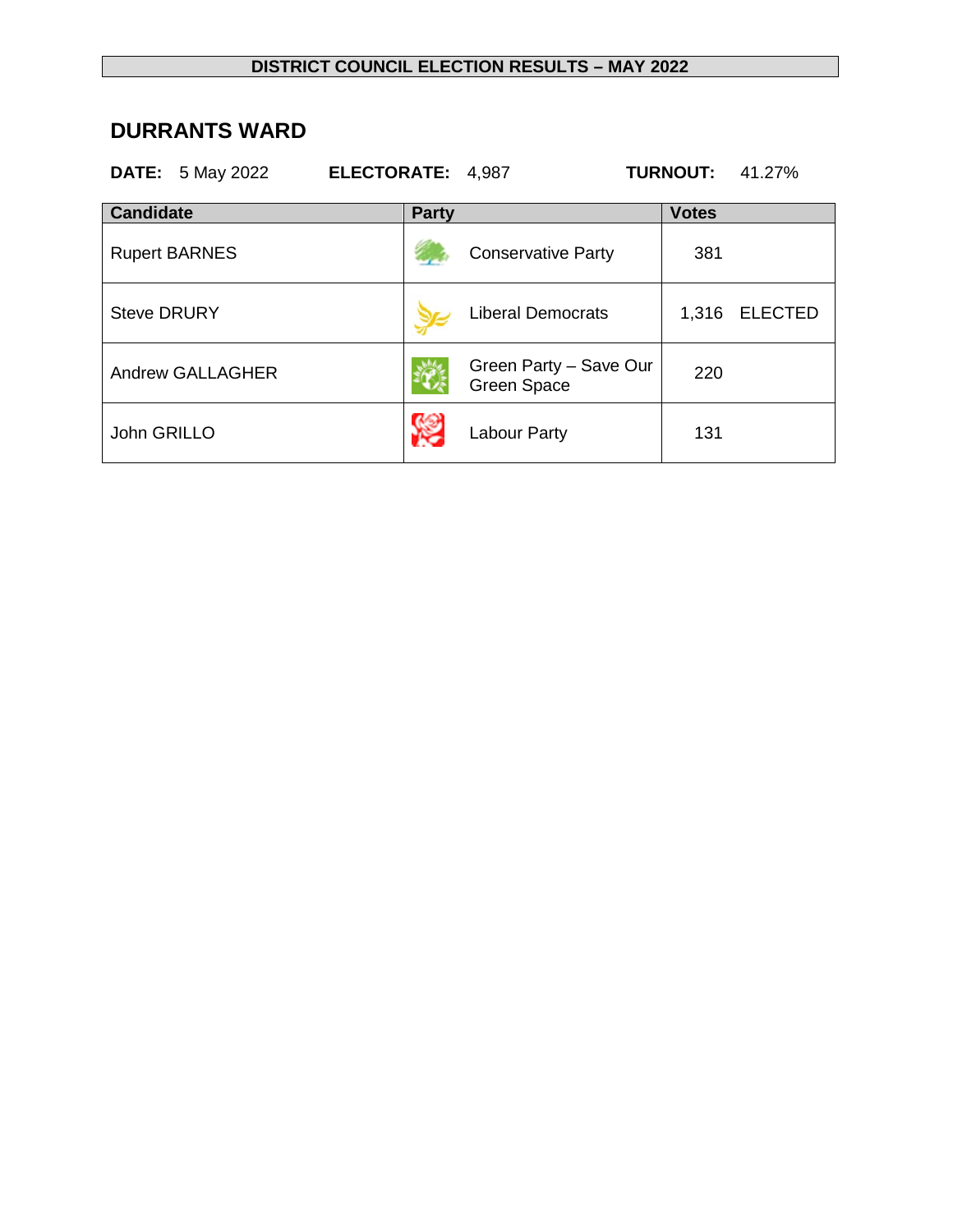### **GADE VALLEY WARD**

|                       | <b>DATE:</b> 5 May 2022 <b>ELECTORATE:</b> 5,051 |              |                          | <b>TURNOUT:</b> | 30.15%      |
|-----------------------|--------------------------------------------------|--------------|--------------------------|-----------------|-------------|
| <b>Candidate</b>      |                                                  | <b>Party</b> |                          | <b>Votes</b>    |             |
| Emma BRADING          |                                                  |              | <b>Green Party</b>       | 172             |             |
| <b>Vicky EDWARDS</b>  |                                                  |              | Conservatives            | 349             |             |
| <b>Khalid HUSSAIN</b> |                                                  |              | <b>Liberal Democrats</b> |                 | 772 ELECTED |
| <b>Bruce PROCHNIK</b> |                                                  |              | <b>Labour Party</b>      | 278             |             |
|                       | Maureen SEDLACEK                                 |              | Labour Party             | 243             |             |
| <b>Hitesh TAILOR</b>  |                                                  |              | Conservatives            | 282             |             |
| Jon TANKARD           |                                                  |              | <b>Liberal Democrats</b> |                 | 763 ELECTED |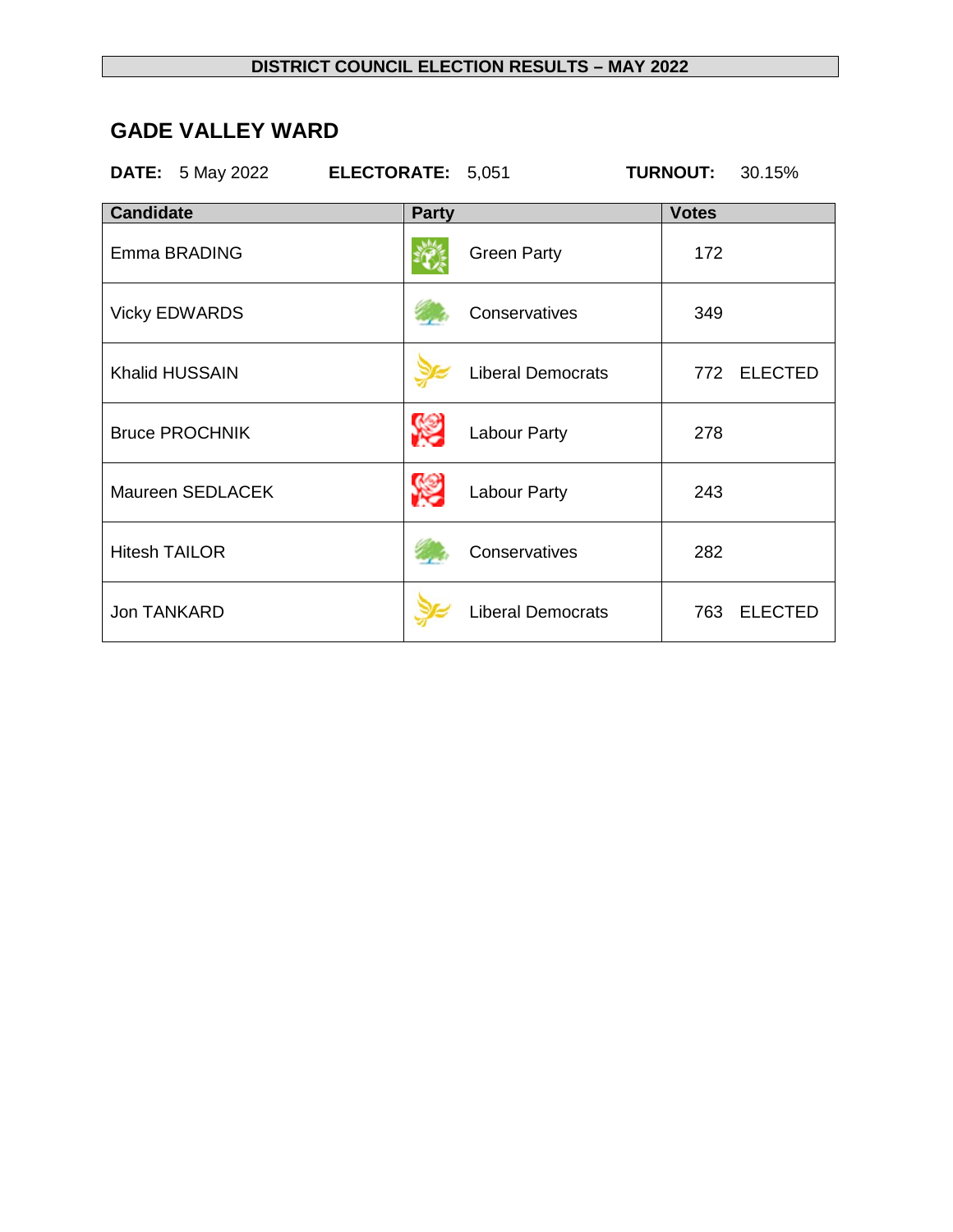### **LEAVESDEN WARD**

| <b>DATE:</b> 5 May 2022<br>ELECTORATE: 5,858 |              |                          | <b>TURNOUT:</b> | 31.27%        |
|----------------------------------------------|--------------|--------------------------|-----------------|---------------|
| <b>Candidate</b>                             | <b>Party</b> |                          | <b>Votes</b>    |               |
| Pankaj BAGUL                                 |              | Conservatives            | 396             |               |
| Marie-Louise Straub NOLAN                    |              | Labour Party             | 293             |               |
| <b>Bruce PERRY</b>                           |              | The Green Party          | 92              |               |
| <b>Kevin RAEBURN</b>                         |              | <b>Liberal Democrats</b> |                 | 1,042 ELECTED |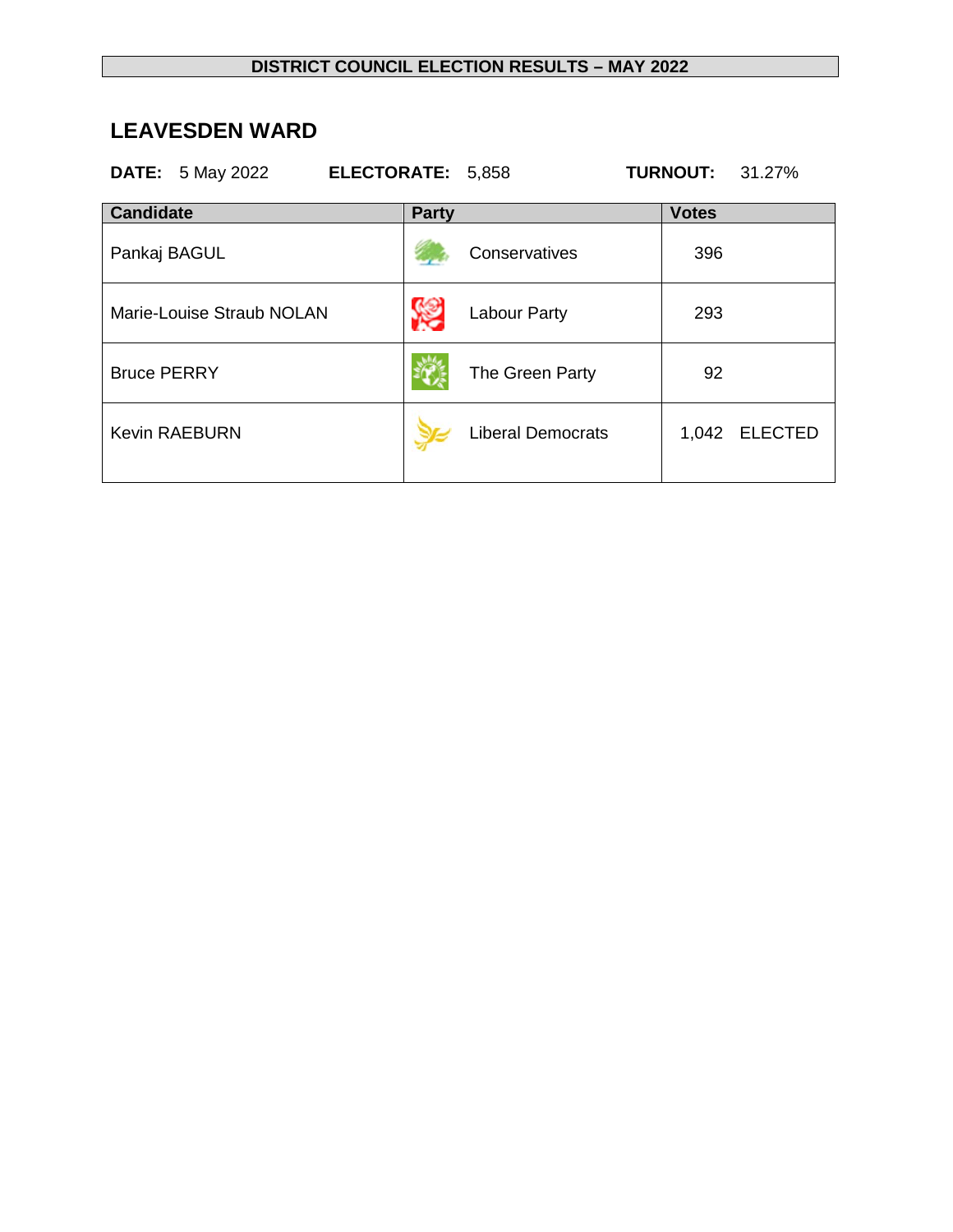#### **DISTRICT COUNCIL ELECTION RESULTS – MAY 2022**

### **MOOR PARK & EASTBURY WARD**

|                  | <b>DATE:</b> 5 May 2022  | <b>ELECTORATE:</b> |              | 4,548                     | <b>TURNOUT:</b> | 36.26%         |
|------------------|--------------------------|--------------------|--------------|---------------------------|-----------------|----------------|
| <b>Candidate</b> |                          |                    | <b>Party</b> |                           | <b>Votes</b>    |                |
|                  | Mashkoor KHAN            |                    |              | Labour Party              | 130             |                |
| Abbas MERALI     |                          |                    |              | <b>Conservative Party</b> | 1,120           | <b>ELECTED</b> |
|                  | <b>Dominic PENNICOTT</b> |                    |              | The Green Party           | 101             |                |
|                  | Laura THOMPSON           |                    |              | <b>Liberal Democrats</b>  | 286             |                |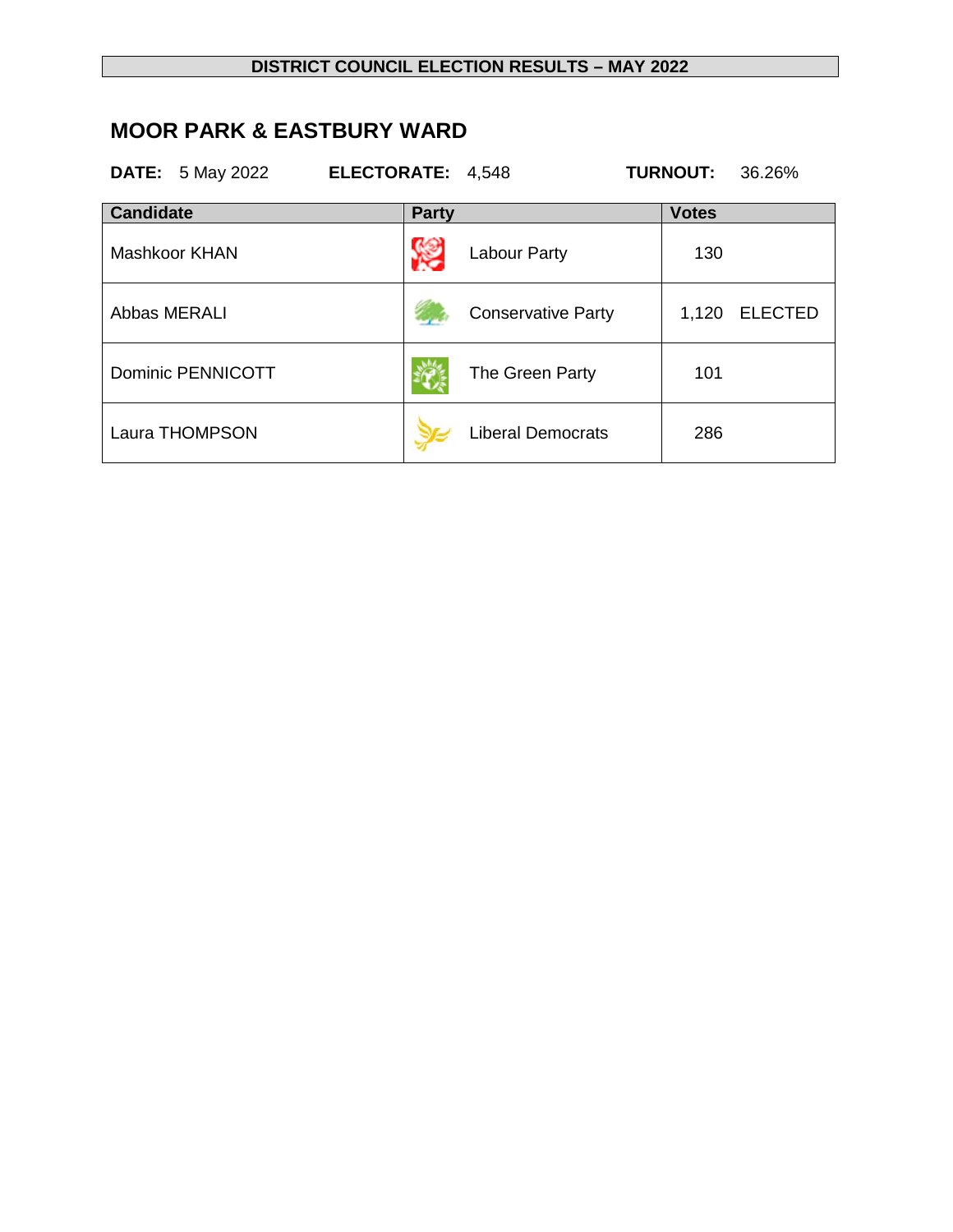## **OXHEY HALL & HAYLING WARD**

|                    | <b>DATE:</b> 5 May 2022 | ELECTORATE: 5,280 |              |                           | <b>TURNOUT:</b> | 35.98%         |
|--------------------|-------------------------|-------------------|--------------|---------------------------|-----------------|----------------|
| <b>Candidate</b>   |                         |                   | <b>Party</b> |                           | <b>Votes</b>    |                |
|                    | Mary Colette CHABREL    |                   |              | The Green Party           | 77              |                |
| <b>Clare LEAHY</b> |                         |                   |              | Labour Party              | 357             |                |
|                    | Mary SANGSTER           |                   |              | <b>Conservative Party</b> | 355             |                |
|                    | Anne Marie WINTER       |                   |              | <b>Liberal Democrats</b>  | 1,103           | <b>ELECTED</b> |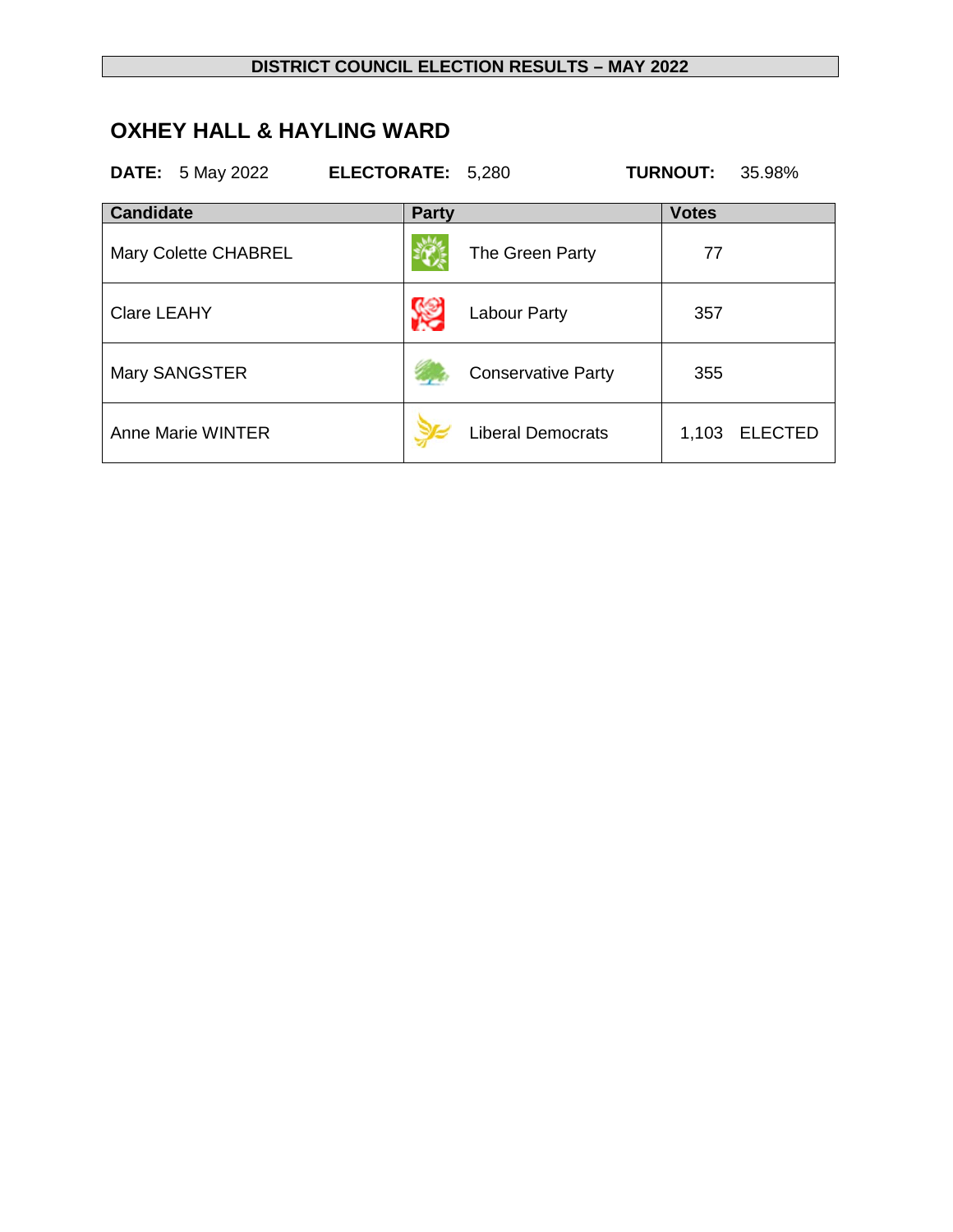### **PENN & MILL END WARD**

|                  | <b>DATE:</b> 5 May 2022 | ELECTORATE: 5,196 |                           | <b>TURNOUT:</b> | 33.95%         |
|------------------|-------------------------|-------------------|---------------------------|-----------------|----------------|
| <b>Candidate</b> |                         | <b>Party</b>      |                           | <b>Votes</b>    |                |
|                  | Deesha CHANDRA          |                   | <b>Green Party</b>        | 100             |                |
|                  | Sarah Jane NELMES       |                   | <b>Liberal Democrats</b>  | 906             | <b>ELECTED</b> |
| Mike SIMS        |                         |                   | <b>Conservative Party</b> | 593             |                |
|                  | <b>Martin WALDRON</b>   |                   | Labour Party              | 162             |                |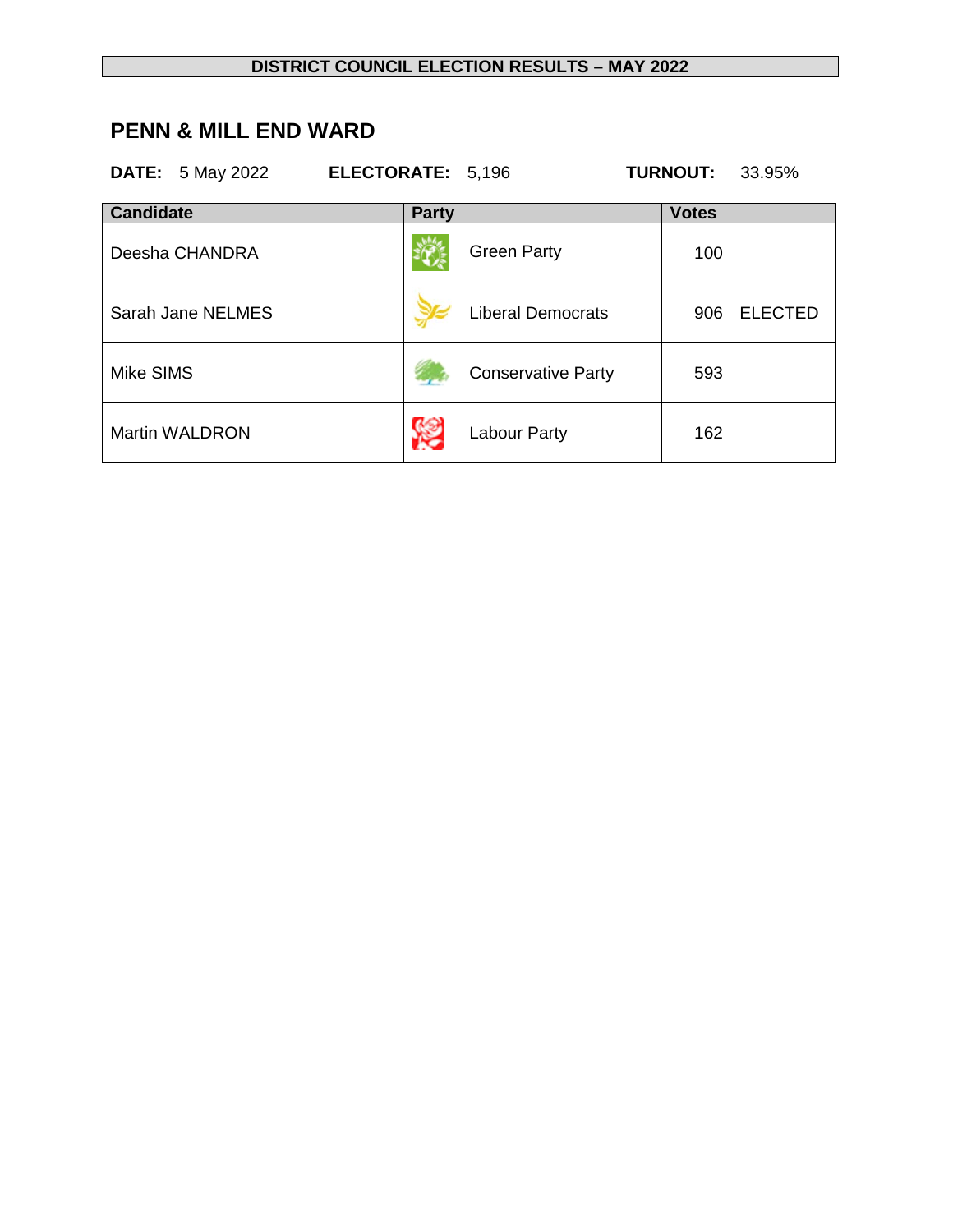#### **DISTRICT COUNCIL ELECTION RESULTS – MAY 2022**

### **RICKMANSWORTH TOWN WARD**

|                     | <b>DATE:</b> 5 May 2022 | ELECTORATE: 5,575 |              |                           | <b>TURNOUT:</b> | 40.48%         |
|---------------------|-------------------------|-------------------|--------------|---------------------------|-----------------|----------------|
| <b>Candidate</b>    |                         |                   | <b>Party</b> |                           | <b>Votes</b>    |                |
| <b>Janet CULLEN</b> |                         |                   |              | <b>Labour Party</b>       | 251             |                |
|                     | Andrea FRASER           |                   |              | <b>Conservative Party</b> | 1,062           | <b>ELECTED</b> |
|                     | <b>Dmitri MACMILLEN</b> |                   |              | <b>Green Party</b>        | 209             |                |
| <b>Tom SMITH</b>    |                         |                   |              | <b>Liberal Democrats</b>  | 729             |                |